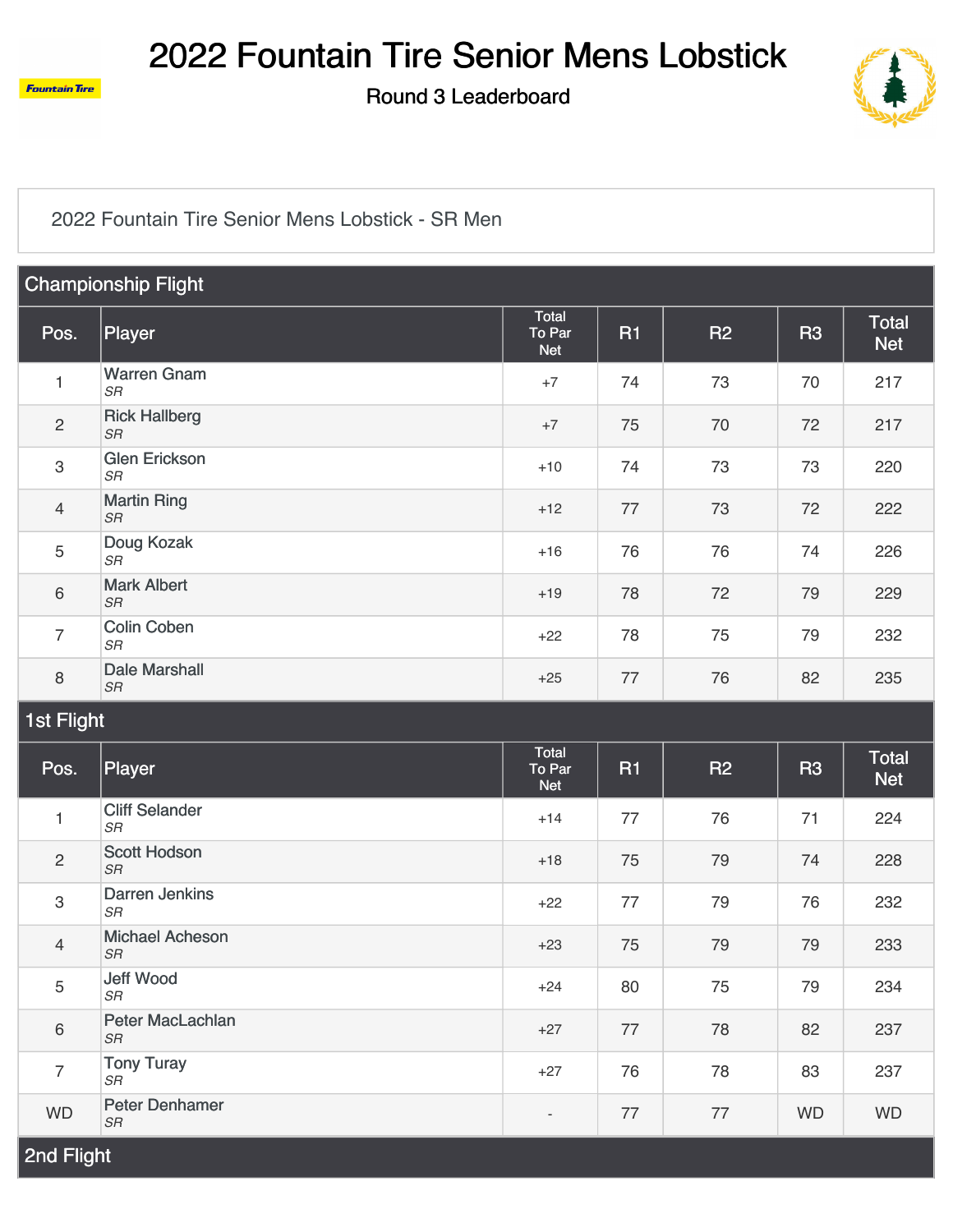

**Fountain Tire** 

Round 3 Leaderboard



| Pos.           | Player                              | Total<br>To Par<br><b>Net</b> | <b>R1</b> | <b>R2</b> | <b>R3</b> | <b>Total</b><br><b>Net</b> |
|----------------|-------------------------------------|-------------------------------|-----------|-----------|-----------|----------------------------|
|                | <b>Mark Robinson</b><br>SR          | $+25$                         | 78        | 79        | 78        | 235                        |
| $\overline{2}$ | <b>Bruce Ede</b><br>SR              | $+26$                         | 78        | 79        | 79        | 236                        |
| $\mathbf{3}$   | <b>Brad Phelps</b><br>SR            | $+26$                         | 78        | 79        | 79        | 236                        |
| $\overline{4}$ | <b>Pat Craney</b><br><b>SR</b>      | $+26$                         | 78        | 80        | 78        | 236                        |
| 5              | <b>Kirk McGregor</b><br>SR          | $+27$                         | 79        | 77        | 81        | 237                        |
| 6              | <b>Keith Acheson</b><br>SR          | $+28$                         | 79        | 78        | 81        | 238                        |
| $\overline{7}$ | <b>Brook Ede</b><br>SR              | $+30$                         | 78        | 79        | 83        | 240                        |
| 8              | <b>Harold Klempner</b><br><b>SR</b> | $+30$                         | 80        | 76        | 84        | 240                        |

## 3rd Flight

| Pos.           | <b>Player</b>                       | Total<br>To Par<br><b>Net</b> | <b>R1</b> | <b>R2</b> | <b>R3</b> | <b>Total</b><br><b>Net</b> |
|----------------|-------------------------------------|-------------------------------|-----------|-----------|-----------|----------------------------|
| 1              | <b>Rob Friesen</b><br>SR            | $+25$                         | 77        | 83        | 75        | 235                        |
| $\overline{2}$ | Dave Jorgensen<br><b>SR</b>         | $+25$                         | 80        | 79        | 76        | 235                        |
| $\mathsf 3$    | <b>Darrell Hawryluk</b><br>SR       | $+26$                         | 87        | 73        | 76        | 236                        |
| $\overline{4}$ | <b>Bob Friesen</b><br><b>SR</b>     | $+27$                         | 79        | 81        | 77        | 237                        |
| 5              | Doug Braaten<br>SR                  | $+30$                         | 81        | 79        | 80        | 240                        |
| $\,6\,$        | <b>Grant Gudmanson</b><br><b>SR</b> | $+31$                         | 81        | 79        | 81        | 241                        |
| $\overline{7}$ | <b>Max Coben</b><br>SR              | $+40$                         | 82        | 77        | 91        | 250                        |
| <b>WD</b>      | <b>Chuck Hainsworth</b><br>SR       | $\overline{\phantom{a}}$      | 78        | 82        | <b>WD</b> | <b>WD</b>                  |

| Pos.           | Player                         | Total<br>To Par<br>Net <sup>1</sup> | <b>R1</b> | <b>R2</b> | <b>R3</b> | <b>Total</b><br>Net <sup>1</sup> |
|----------------|--------------------------------|-------------------------------------|-----------|-----------|-----------|----------------------------------|
|                | Jody Lehmann<br><b>SR</b>      | $+27$                               | 81        | 79        | 77        | 237                              |
| $\overline{2}$ | <b>Bob Taylor</b><br><b>SR</b> | $+29$                               | 80        | 80        | 79        | 239                              |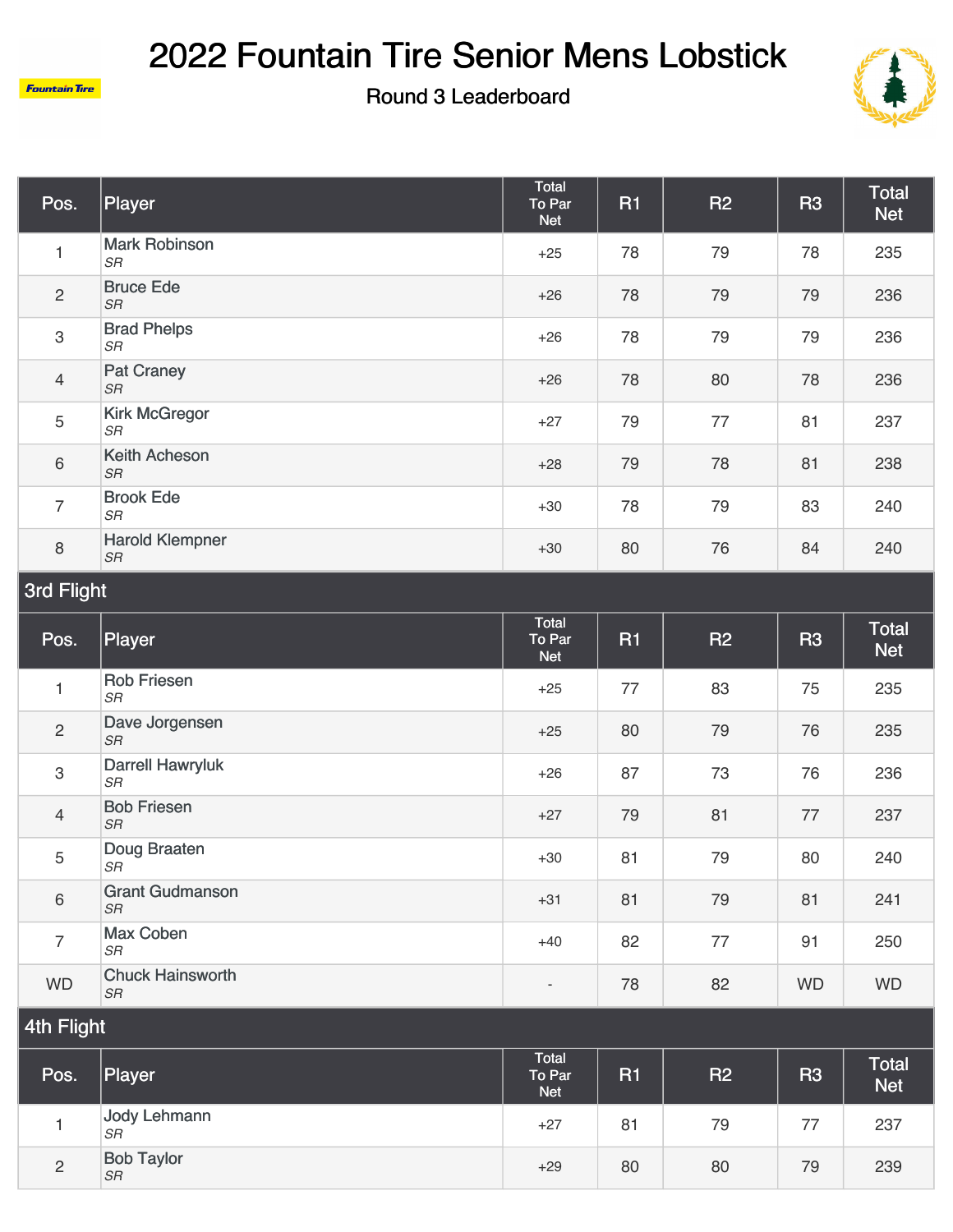

#### Round 3 Leaderboard



| 3              | Cy Goudal<br>SR                     | $+31$                         | 86        | 75        | 80        | 241                        |  |  |
|----------------|-------------------------------------|-------------------------------|-----------|-----------|-----------|----------------------------|--|--|
| $\overline{4}$ | <b>Ray Kreinke</b><br><b>SR</b>     | $+31$                         | 84        | 78        | 79        | 241                        |  |  |
| 5              | <b>Tom Ross</b><br><b>SR</b>        | $+31$                         | 83        | 78        | 80        | 241                        |  |  |
| $\,6\,$        | <b>Craig Styles</b><br><b>SR</b>    | $+33$                         | 82        | 80        | 81        | 243                        |  |  |
| $\overline{7}$ | <b>Greg Hagen</b><br><b>SR</b>      | $+34$                         | 82        | 80        | 82        | 244                        |  |  |
| $\,8\,$        | <b>Darrell Bethune</b><br><b>SR</b> | $+39$                         | 81        | 80        | 88        | 249                        |  |  |
| 5th Flight     |                                     |                               |           |           |           |                            |  |  |
| Pos.           | Player                              | Total<br>To Par<br><b>Net</b> | <b>R1</b> | <b>R2</b> | <b>R3</b> | <b>Total</b><br><b>Net</b> |  |  |
|                |                                     |                               |           |           |           |                            |  |  |
| $\mathbf{1}$   | Rob Karlson<br><b>SR</b>            | $+31$                         | 82        | 82        | 77        | 241                        |  |  |
| $\overline{c}$ | <b>Bill Howard</b><br><b>SR</b>     | $+34$                         | 83        | 82        | 79        | 244                        |  |  |
| 3              | <b>Jeff McKeand</b><br>$S\!R$       | $+36$                         | 80        | 83        | 83        | 246                        |  |  |
| $\overline{4}$ | Jim Zwarych<br>$S\!R$               | $+36$                         | 83        | 79        | 84        | 246                        |  |  |
| $\sqrt{5}$     | <b>Randy Taylor</b><br><b>SR</b>    | $+37$                         | 79        | 85        | 83        | 247                        |  |  |
| $\,6\,$        | <b>Brent Dubray</b><br><b>SR</b>    | $+41$                         | 86        | 79        | 86        | 251                        |  |  |
| $\overline{7}$ | <b>Kelly Miller</b><br>SR           | $+43$                         | 80        | 83        | 90        | 253                        |  |  |

### 6th Flight

**Fountain Tire** 

| Pos.           | Player                              | Total<br>To Par<br><b>Net</b> | <b>R1</b> | <b>R2</b> | <b>R3</b> | <b>Total</b><br><b>Net</b> |  |
|----------------|-------------------------------------|-------------------------------|-----------|-----------|-----------|----------------------------|--|
|                | <b>Brad Meier</b><br><b>SR</b>      | $+31$                         | 79        | 87        | 75        | 241                        |  |
| $\overline{c}$ | <b>Derrick Jenkins</b><br><b>SR</b> | $+34$                         | 83        | 85        | 76        | 244                        |  |
| 3              | <b>Bob Jones</b><br><b>SR</b>       | $+35$                         | 81        | 86        | 78        | 245                        |  |
| $\overline{4}$ | <b>Daryl Davies</b><br><b>SR</b>    | $+38$                         | 90        | 76        | 82        | 248                        |  |
| 5              | lan Harnett<br><b>SR</b>            | $+42$                         | 84        | 83        | 85        | 252                        |  |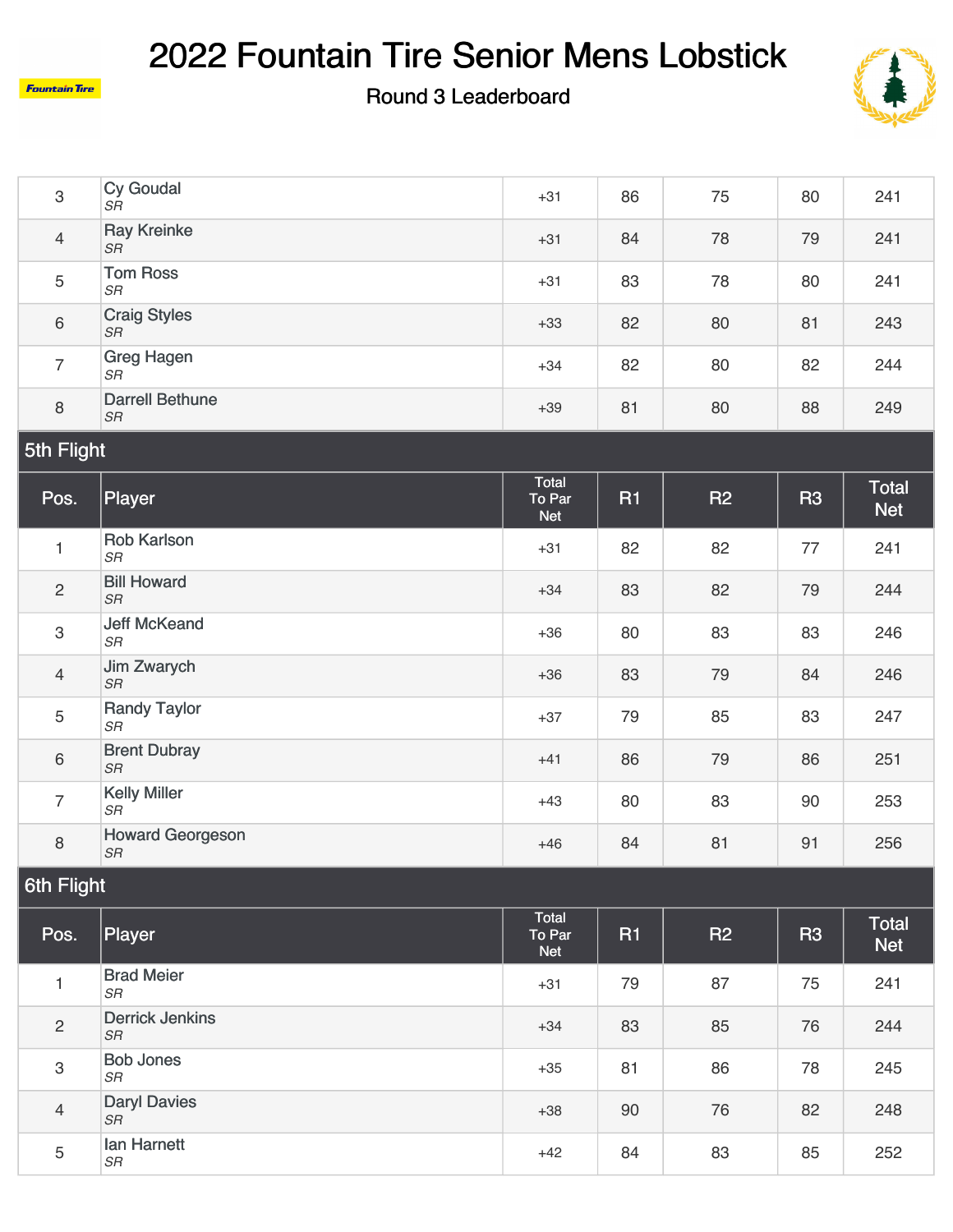

Round 3 Leaderboard



| 6 | David Brown<br><b>SR</b>          | $+42$ | 83 | 84 | 85 | 252 |
|---|-----------------------------------|-------|----|----|----|-----|
|   | <b>Garry Hagen</b><br><b>SR</b>   | $+42$ | 83 | 84 | 85 | 252 |
| 8 | <b>Curtis Gibson</b><br><b>SR</b> | $+44$ | 87 | 81 | 86 | 254 |

## 7th Flight

| Pos.           | Player                            | Total<br>To Par<br><b>Net</b> | <b>R1</b> | <b>R2</b> | <b>R3</b> | <b>Total</b><br><b>Net</b> |
|----------------|-----------------------------------|-------------------------------|-----------|-----------|-----------|----------------------------|
| 1              | <b>Dale Eiswerth</b><br><b>SR</b> | $+37$                         | 84        | 86        | 77        | 247                        |
| $\overline{2}$ | <b>Brian Topp</b><br>SR           | $+41$                         | 86        | 82        | 83        | 251                        |
| $\mathsf 3$    | <b>Phillip Smith</b><br>SR        | $+43$                         | 87        | 82        | 84        | 253                        |
| $\overline{4}$ | <b>Craig Kinhnicki</b><br>$S\!R$  | $+43$                         | 88        | 82        | 83        | 253                        |
| 5              | <b>Bill Spencer</b><br>SR         | $+47$                         | 84        | 84        | 89        | 257                        |
| $6\,$          | <b>Mike Ryan</b><br>SR            | $+48$                         | 84        | 84        | 90        | 258                        |
| $\overline{7}$ | John Ross<br>$S\!R$               | $+48$                         | 85        | 84        | 89        | 258                        |
| 8              | <b>Keith Brown</b><br>$S\!R$      | $+49$                         | 84        | 85        | 90        | 259                        |

| Pos.           | Player                             | Total<br>To Par<br><b>Net</b> | <b>R1</b> | <b>R2</b> | <b>R3</b> | <b>Total</b><br><b>Net</b> |
|----------------|------------------------------------|-------------------------------|-----------|-----------|-----------|----------------------------|
| 1              | <b>Bill Boyer</b><br>SR            | $+38$                         | 82        | 89        | 77        | 248                        |
| $\overline{2}$ | <b>Dennis Chenier</b><br><b>SR</b> | $+41$                         | 89        | 83        | 79        | 251                        |
| 3              | <b>Tom Brown</b><br>SR             | $+42$                         | 85        | 86        | 81        | 252                        |
| $\overline{4}$ | <b>Ken Trofimuk</b><br>SR          | $+43$                         | 88        | 84        | 81        | 253                        |
| 5              | Dennis Rosaasen<br>SR              | $+45$                         | 84        | 87        | 84        | 255                        |
| $6\,$          | <b>Vince Phaneuf</b><br>SR         | $+46$                         | 90        | 81        | 85        | 256                        |
| $\overline{7}$ | <b>Gord Dewar</b><br><b>SR</b>     | $+51$                         | 87        | 84        | 90        | 261                        |
| 8              | <b>Jeff Resener</b><br>SR          | $+55$                         | 84        | 89        | 92        | 265                        |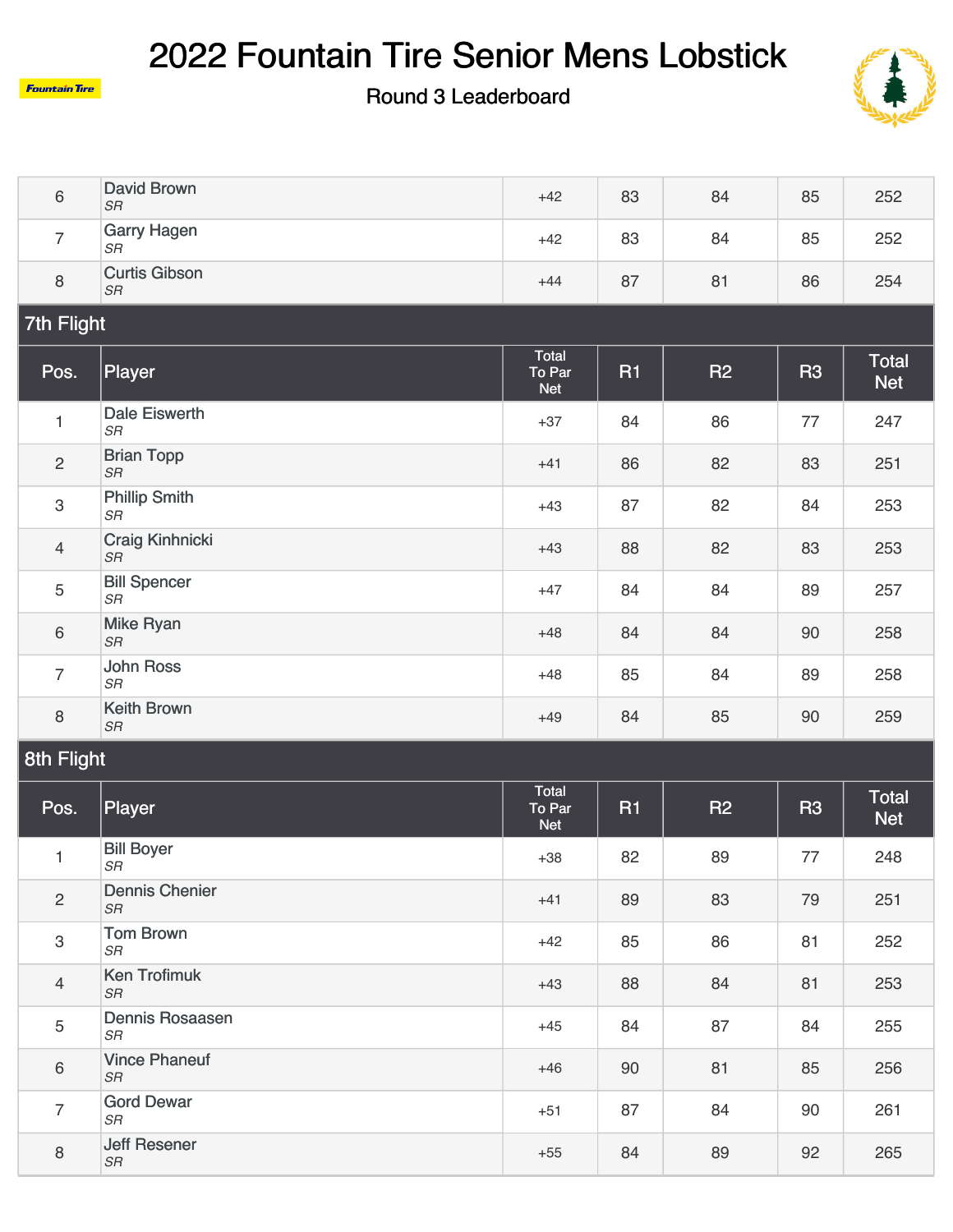





| 9th Flight     |                                   |                               |           |                |           |                     |  |  |
|----------------|-----------------------------------|-------------------------------|-----------|----------------|-----------|---------------------|--|--|
| Pos.           | <b>Player</b>                     | Total<br>To Par<br><b>Net</b> | <b>R1</b> | R <sub>2</sub> | <b>R3</b> | Total<br><b>Net</b> |  |  |
| 1              | <b>Scott Gordon</b><br>SR         | $+47$                         | 88        | 87             | 82        | 257                 |  |  |
| $\overline{2}$ | <b>Howie Truscott</b><br>SR       | $+47$                         | 86        | 87             | 84        | 257                 |  |  |
| 3              | <b>Brian Rittwage</b><br>SR       | $+47$                         | 91        | 82             | 84        | 257                 |  |  |
| $\overline{4}$ | <b>Darcy Tupper</b><br>SR         | $+50$                         | 89        | 85             | 86        | 260                 |  |  |
| 5              | <b>Grant Findlay</b><br>SR        | $+54$                         | 84        | 90             | 90        | 264                 |  |  |
| $\,6\,$        | <b>Larry Ritchie</b><br>SR        | $+56$                         | 87        | 86             | 93        | 266                 |  |  |
| $\overline{7}$ | <b>Chris Schultz</b><br>SR        | $+60$                         | 89        | 85             | 96        | 270                 |  |  |
| 8              | <b>Cliff Lichkowski</b><br>$S\!R$ | $+68$                         | 86        | 89             | 103       | 278                 |  |  |

| Pos.           | Player                    | Total<br>To Par<br><b>Net</b> | <b>R1</b> | <b>R2</b> | <b>R3</b> | <b>Total</b><br><b>Net</b> |
|----------------|---------------------------|-------------------------------|-----------|-----------|-----------|----------------------------|
| $\mathbf{1}$   | <b>Jamie Harris</b><br>SR | $+44$                         | 89        | 87        | 78        | 254                        |
| $\overline{c}$ | Doug Tucker<br>SR         | $+48$                         | 88        | 87        | 83        | 258                        |
| $\mathbf{3}$   | <b>Stan Dyck</b><br>SR    | $+52$                         | 91        | 86        | 85        | 262                        |
| $\overline{4}$ | <b>Gordon Reid</b><br>SR  | $+52$                         | 87        | 88        | 87        | 262                        |
| 5              | <b>Randy Kemp</b><br>SR   | $+54$                         | 83        | 93        | 88        | 264                        |
| $6\,$          | <b>Kim Wudrick</b><br>SR  | $+55$                         | 85        | 91        | 89        | 265                        |
| $\overline{7}$ | Kevin Eggum<br>SR         | $+59$                         | 90        | 86        | 93        | 269                        |
| 8              | <b>Rod Stice</b><br>SR    | $+59$                         | 90        | 85        | 94        | 269                        |
| 11th Flight    |                           |                               |           |           |           |                            |

| . .  |                          |                                            |    |                |           |                     |
|------|--------------------------|--------------------------------------------|----|----------------|-----------|---------------------|
| Pos. | Player                   | <b>Total</b><br>To Par<br>Net <sup>1</sup> | R1 | R <sub>2</sub> | <b>R3</b> | Total<br><b>Net</b> |
|      | Dennis Frey<br><b>SR</b> | $+50$                                      | 88 | 90             | 82        | 260                 |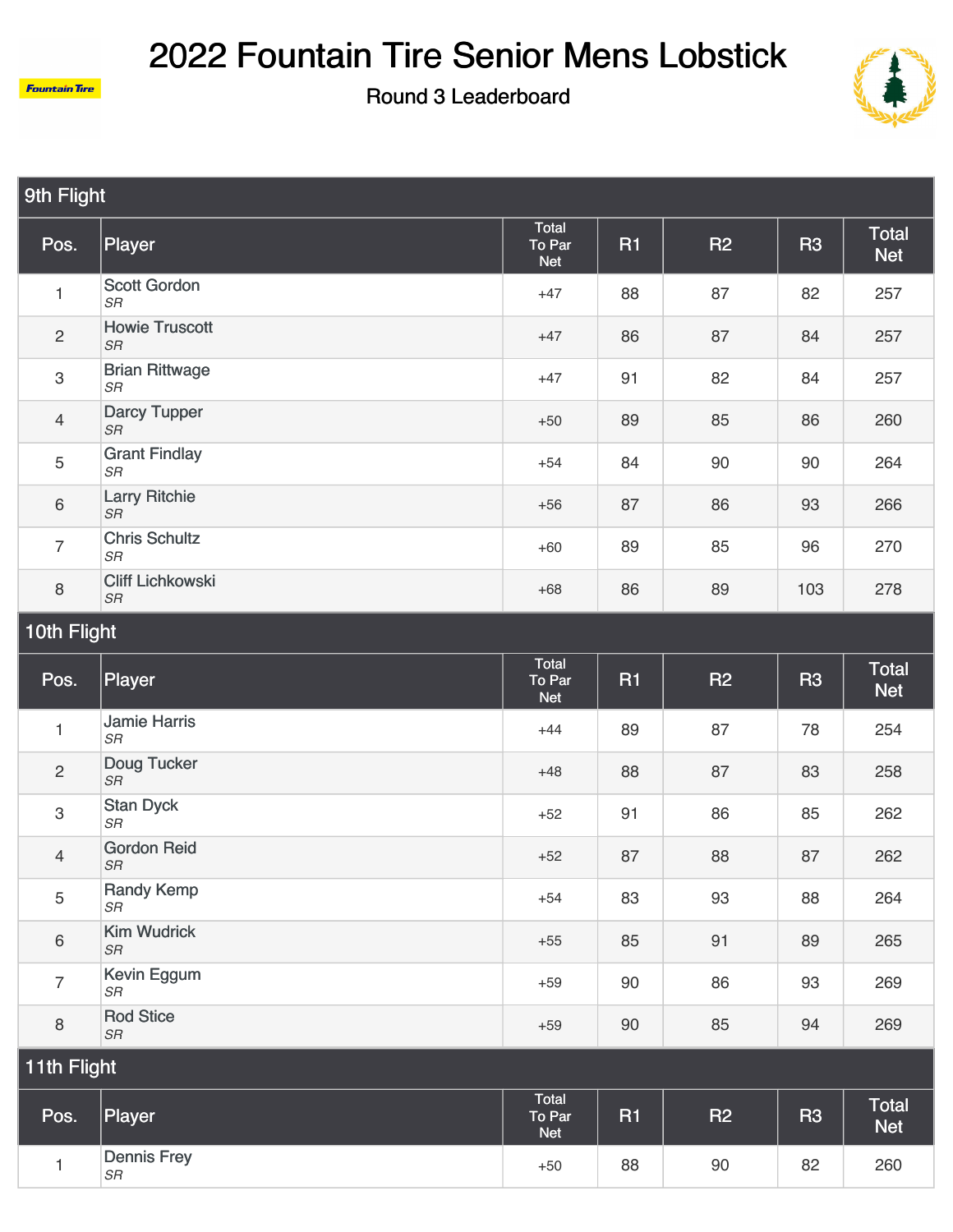

**Fountain Tire** 

### Round 3 Leaderboard



| $\overline{2}$ | <b>Barry Martin</b><br><b>SR</b>   | $+50$                         | 90        | 87 | 83             | 260                        |  |  |
|----------------|------------------------------------|-------------------------------|-----------|----|----------------|----------------------------|--|--|
| $\,3$          | <b>Bill Woolley</b><br>$S\!R$      | $+50$                         | 89        | 88 | 83             | 260                        |  |  |
| $\overline{4}$ | <b>Randy Merilees</b><br>SR        | $+52$                         | 94        | 83 | 85             | 262                        |  |  |
| 5              | <b>Alan Cruikshank</b><br>$S\!R$   | $+52$                         | 95        | 83 | 84             | 262                        |  |  |
| $6\,$          | <b>Mark Lang</b><br><b>SR</b>      | $+54$                         | 92        | 86 | 86             | 264                        |  |  |
| $\overline{7}$ | <b>Bill Hetland</b><br>$S\!R$      | $+54$                         | 93        | 85 | 86             | 264                        |  |  |
| $\,8\,$        | <b>Glen Miller</b><br><b>SR</b>    | $+65$                         | 86        | 92 | 97             | 275                        |  |  |
| 12th Flight    |                                    |                               |           |    |                |                            |  |  |
|                |                                    |                               |           |    |                |                            |  |  |
| Pos.           | Player                             | Total<br>To Par<br><b>Net</b> | <b>R1</b> | R2 | R <sub>3</sub> | <b>Total</b><br><b>Net</b> |  |  |
| $\mathbf{1}$   | <b>Dwayne Schmautz</b><br>SR       | $+53$                         | 86        | 92 | 85             | 263                        |  |  |
| $\mathbf{2}$   | <b>Clint Thierman</b><br><b>SR</b> | $+54$                         | 89        | 89 | 86             | 264                        |  |  |
| 3              | <b>Yves Ollivier</b><br>$S\!R$     | $+55$                         | 98        | 81 | 86             | 265                        |  |  |
| $\overline{4}$ | <b>Kelly Timmerman</b><br>SR       | $+56$                         | 92        | 87 | 87             | 266                        |  |  |
| 5              | Lee Tetrault<br>SR                 | $+58$                         | 91        | 88 | 89             | 268                        |  |  |
| $6\,$          | <b>Brian Taylor</b><br>$S\!R$      | $+59$                         | 85        | 95 | 89             | 269                        |  |  |

[Ken Archer](https://static.golfgenius.com/tournaments2/details/1121848850)<br>SR **SR** 85 95 104 284 13th Flight

8

| Pos.                      | Player                          | Total<br>To Par<br><b>Net</b> | <b>R1</b> | <b>R2</b> | <b>R3</b> | <b>Total</b><br><b>Net</b> |  |  |
|---------------------------|---------------------------------|-------------------------------|-----------|-----------|-----------|----------------------------|--|--|
|                           | <b>Brad Heidt</b><br><b>SR</b>  | $+55$                         | 92        | 90        | 83        | 265                        |  |  |
| 2                         | Jeff Weir<br><b>SR</b>          | $+58$                         | 87        | 93        | 88        | 268                        |  |  |
| $\ensuremath{\mathsf{3}}$ | Lee Braaten<br><b>SR</b>        | $+59$                         | 89        | 93        | 87        | 269                        |  |  |
| $\overline{4}$            | <b>Ruben Isaak</b><br><b>SR</b> | $+60$                         | 89        | 93        | 88        | 270                        |  |  |

+74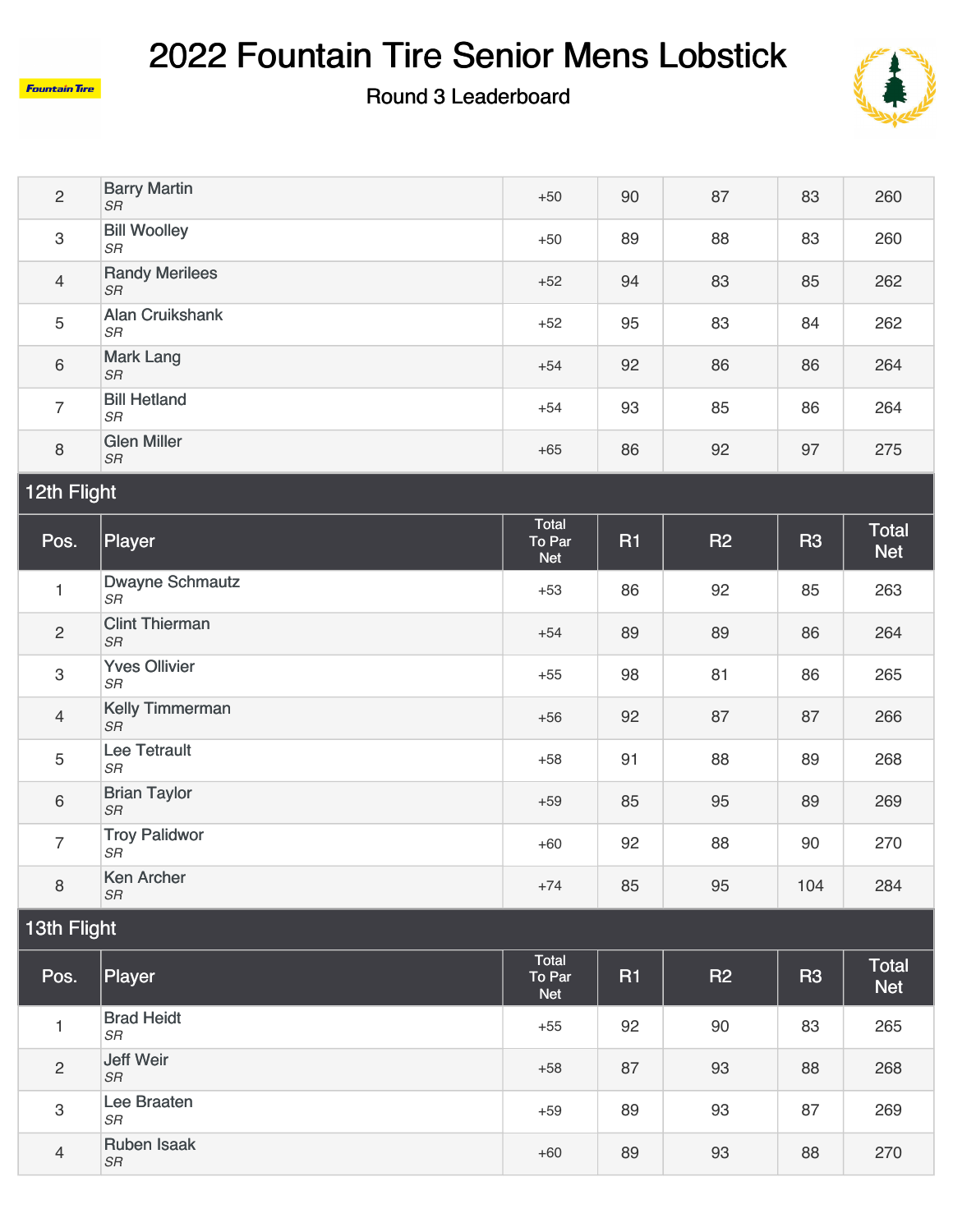

**Fountain Tire** 

5

6

7

[Reg Patterson](https://static.golfgenius.com/tournaments2/details/1121848760)<br>SR

**[Brad Spicer](https://static.golfgenius.com/tournaments2/details/1121848835)**<br>SR

[Jim Walsh](https://static.golfgenius.com/tournaments2/details/1121848710)

#### Round 3 Leaderboard



| 5                         | <b>Blair Ede</b><br><b>SR</b>       | $+61$                                | 87        | 95             | 89             | 271                        |  |  |  |
|---------------------------|-------------------------------------|--------------------------------------|-----------|----------------|----------------|----------------------------|--|--|--|
| $\,6\,$                   | <b>Ed Collins</b><br><b>SR</b>      | $+63$                                | 90        | 92             | 91             | 273                        |  |  |  |
| $\overline{7}$            | <b>Gary Frank</b><br><b>SR</b>      | $+66$                                | 91        | 90             | 95             | 276                        |  |  |  |
| $\,8\,$                   | <b>Craig Newby</b><br><b>SR</b>     | $+69$                                | 89        | 93             | 97             | 279                        |  |  |  |
| 14th Flight               |                                     |                                      |           |                |                |                            |  |  |  |
| Pos.                      | Player                              | Total<br>To Par<br><b>Net</b>        | <b>R1</b> | R <sub>2</sub> | R <sub>3</sub> | <b>Total</b><br><b>Net</b> |  |  |  |
| $\mathbf{1}$              | <b>Raymond VanDeWoestyne</b><br>SR  | $+59$                                | 91        | 91             | 87             | 269                        |  |  |  |
| $\overline{c}$            | <b>Warren Black</b><br><b>SR</b>    | $+62$                                | 94        | 91             | 87             | 272                        |  |  |  |
| $\ensuremath{\mathsf{3}}$ | <b>Thomas Harrison</b><br><b>SR</b> | $+63$                                | 91        | 93             | 89             | 273                        |  |  |  |
| $\overline{4}$            | <b>Ed Howes</b><br><b>SR</b>        | $+65$                                | 94        | 91             | 90             | 275                        |  |  |  |
| $\sqrt{5}$                | <b>Keith Bird</b><br><b>SR</b>      | $+68$                                | 93        | 91             | 94             | 278                        |  |  |  |
| $\,6\,$                   | <b>Daryl Daniel</b><br><b>SR</b>    | $+68$                                | 94        | 91             | 93             | 278                        |  |  |  |
| $\overline{7}$            | Lance Kyle<br><b>SR</b>             | $+68$                                | 95        | 89             | 94             | 278                        |  |  |  |
| $\,8\,$                   | <b>Metro Bodnarek</b><br><b>SR</b>  | $+73$                                | 89        | 96             | 98             | 283                        |  |  |  |
| 15th Flight               |                                     |                                      |           |                |                |                            |  |  |  |
| Pos.                      | Player                              | <b>Total</b><br>To Par<br><b>Net</b> | <b>R1</b> | R2             | <b>R3</b>      | <b>Total</b><br><b>Net</b> |  |  |  |
| 1                         | <b>Craig Meyers</b><br>SR           | $+59$                                | 91        | 96             | 82             | 269                        |  |  |  |
| $\mathbf{2}$              | <b>Eric Ponath</b><br>$S\!R$        | $+60$                                | 93        | 93             | 84             | 270                        |  |  |  |
| $\ensuremath{\mathsf{3}}$ | <b>Gary Evans</b><br>SR             | $+62$                                | 96        | 92             | 84             | 272                        |  |  |  |
| $\overline{4}$            | <b>Vern Dueck</b><br>$S\!R$         | $+63$                                | 89        | 97             | 87             | 273                        |  |  |  |

*SR* 93 280

+70

+70

+71

*SR* 93 95 280

*SR* 94 94 281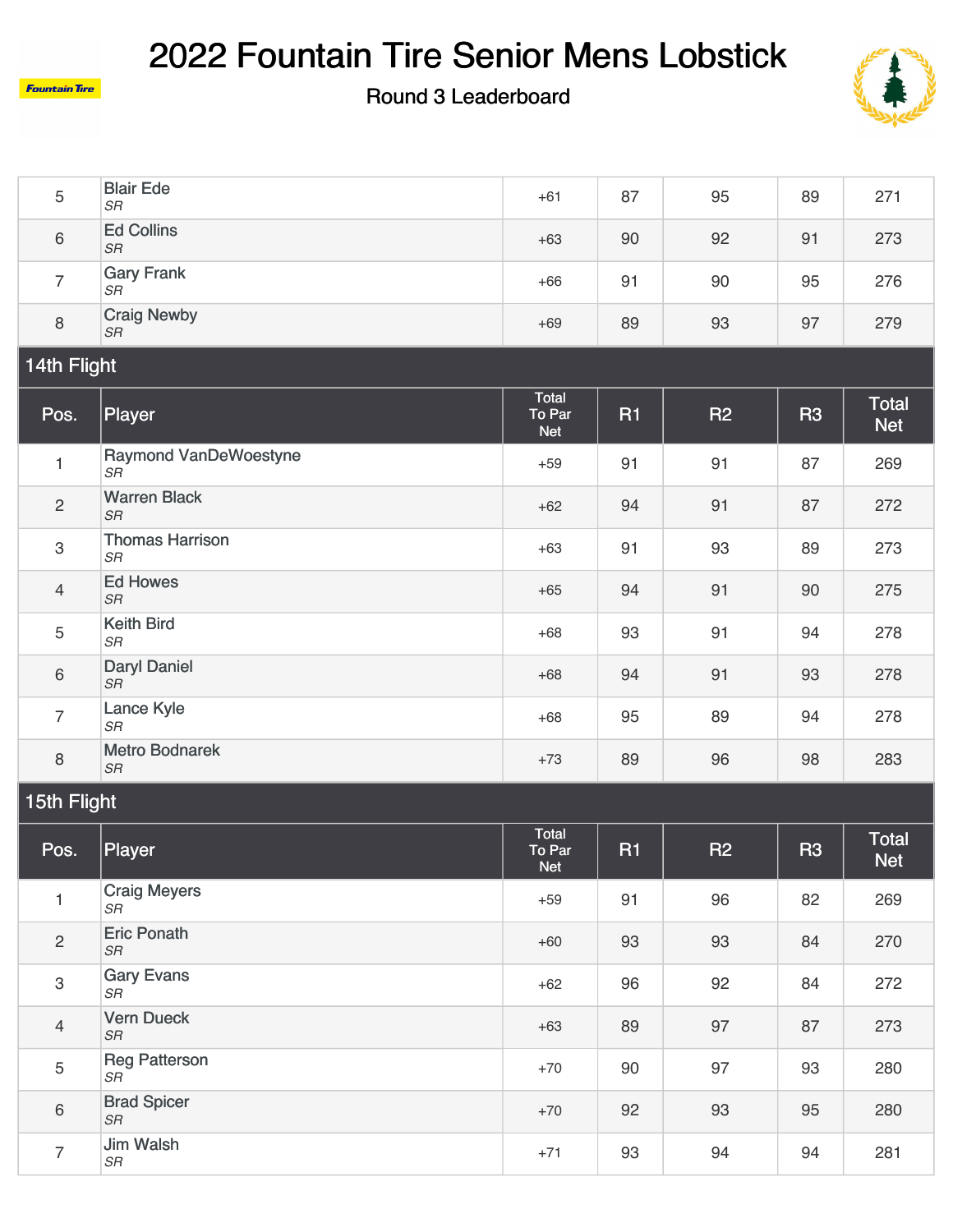



| 8              | Don Wyman<br><b>SR</b>              | $+75$                         | 87        | 100            | 98             | 285                        |  |  |
|----------------|-------------------------------------|-------------------------------|-----------|----------------|----------------|----------------------------|--|--|
| 16th Flight    |                                     |                               |           |                |                |                            |  |  |
| Pos.           | Player                              | Total<br>To Par<br><b>Net</b> | <b>R1</b> | R2             | R <sub>3</sub> | <b>Total</b><br><b>Net</b> |  |  |
| $\mathbf{1}$   | <b>Dennis Weibe</b><br><b>SR</b>    | $+66$                         | 89        | 99             | 88             | 276                        |  |  |
| $\mathbf{2}$   | <b>Marvin Read</b><br>$S\!R$        | $+68$                         | 100       | 88             | 90             | 278                        |  |  |
| 3              | Doug Dolan<br>$S\!R$                | $+68$                         | 92        | 98             | 88             | 278                        |  |  |
| $\overline{4}$ | Dan Ormsby<br>$S\!R$                | $+70$                         | 98        | 91             | 91             | 280                        |  |  |
| 5              | <b>Grant Mcneill</b><br>$S\!R$      | $+72$                         | 97        | 92             | 93             | 282                        |  |  |
| 6              | <b>Harvey Matheson</b><br>$S\!R$    | $+74$                         | 94        | 95             | 95             | 284                        |  |  |
| $\overline{7}$ | <b>Cliff Kohuch</b><br>$S\!R$       | $+75$                         | 91        | 98             | 96             | 285                        |  |  |
| 8              | <b>Gary Hersche</b><br>SR           | $+77$                         | 96        | 93             | 98             | 287                        |  |  |
| 17th Flight    |                                     |                               |           |                |                |                            |  |  |
| Pos.           | Player                              | Total<br>To Par<br><b>Net</b> | <b>R1</b> | <b>R2</b>      | R <sub>3</sub> | <b>Total</b><br><b>Net</b> |  |  |
| $\mathbf{1}$   | <b>Rick Fesciuc</b><br><b>SR</b>    | $+66$                         | 99        | 91             | 86             | 276                        |  |  |
| $\mathbf{2}$   | <b>Brent Hesje</b><br>$S\!R$        | $+71$                         | 94        | 96             | 91             | 281                        |  |  |
| 3              | <b>Jim Davidson</b><br>SR           | $+74$                         | 95        | 96             | 93             | 284                        |  |  |
| $\overline{4}$ | <b>Barry Morgan</b><br><b>SR</b>    | $+74$                         | 93        | 98             | 93             | 284                        |  |  |
| 5              | <b>Kent Gould</b><br>$S\!R$         | $+74$                         | 92        | 98             | 94             | 284                        |  |  |
| $\,6\,$        | <b>Rod Spooner</b><br>${\cal S\!R}$ | $+75$                         | 95        | 97             | 93             | 285                        |  |  |
| $\overline{7}$ | <b>Terry Safnuk</b><br>$S\!R$       | $+79$                         | 97        | 95             | 97             | 289                        |  |  |
| $\,8\,$        | <b>Carey Krentz</b><br>SR           | $+80$                         | 95        | 97             | 98             | 290                        |  |  |
| 18th Flight    |                                     |                               |           |                |                |                            |  |  |
| Pos.           | Player                              | Total<br>To Par<br><b>Net</b> | R1        | R <sub>2</sub> | R <sub>3</sub> | <b>Total</b><br><b>Net</b> |  |  |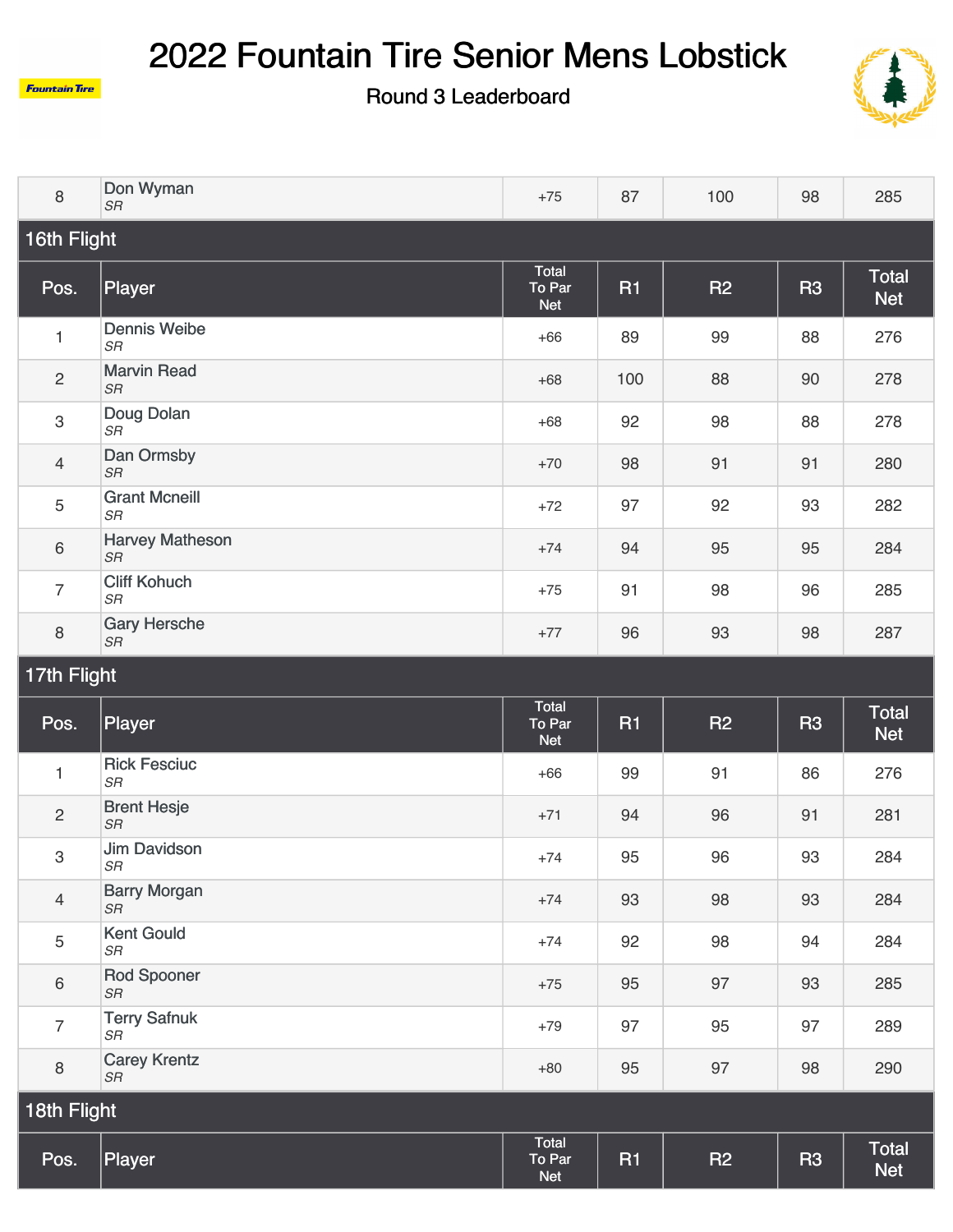

Round 3 Leaderboard



|                | <b>Austin Beggs</b><br>SR          | $+72$                    | 94 | 100 | 88        | 282       |
|----------------|------------------------------------|--------------------------|----|-----|-----------|-----------|
| $\overline{2}$ | <b>Del Huber</b><br>SR             | $+77$                    | 96 | 97  | 94        | 287       |
| $\mathbf{3}$   | <b>Randy Graham</b><br>SR          | $+78$                    | 99 | 95  | 94        | 288       |
| $\overline{4}$ | <b>Willy Marcotte</b><br><b>SR</b> | $+78$                    | 94 | 99  | 95        | 288       |
| 5              | <b>Dan Daneliuk</b><br>SR          | $+81$                    | 99 | 95  | 97        | 291       |
| $6\phantom{1}$ | <b>Wayne Diakow</b><br><b>SR</b>   | $+82$                    | 94 | 99  | 99        | 292       |
| $\overline{7}$ | <b>Mel Mylrea</b><br>SR            | $+82$                    | 90 | 103 | 99        | 292       |
| <b>WD</b>      | <b>Blayne Nelson</b><br>SR         | $\overline{\phantom{a}}$ | 97 | 96  | <b>WD</b> | <b>WD</b> |

## 19th Flight

**Fountain Tire** 

| Pos.           | <b>Player</b>                      | Total<br>To Par<br><b>Net</b> | <b>R1</b> | <b>R2</b> | <b>R3</b> | <b>Total</b><br><b>Net</b> |
|----------------|------------------------------------|-------------------------------|-----------|-----------|-----------|----------------------------|
| $\mathbf{1}$   | Dale Huber<br><b>SR</b>            | $+77$                         | 97        | 98        | 92        | 287                        |
| $\overline{c}$ | <b>Gil Assie</b><br><b>SR</b>      | $+77$                         | 88        | 107       | 92        | 287                        |
| 3              | <b>Jim Newton</b><br><b>SR</b>     | $+79$                         | 104       | 91        | 94        | 289                        |
| $\overline{4}$ | <b>Jack Halvorsen</b><br><b>SR</b> | $+79$                         | 95        | 101       | 93        | 289                        |
| 5              | Dave Sondershausen<br>SR           | $+82$                         | 98        | 98        | 96        | 292                        |
| 6              | <b>Don Stewart</b><br><b>SR</b>    | $+82$                         | 99        | 96        | 97        | 292                        |
| $\overline{7}$ | Rae McLeod<br><b>SR</b>            | $+84$                         | 96        | 101       | 97        | 294                        |
| 8              | <b>Colin Kruger</b><br>SR          | $+85$                         | 101       | 95        | 99        | 295                        |

| Pos.           | Player                            | Total<br>To Par<br><b>Net</b> | R <sub>1</sub> | <b>R2</b> | <b>R3</b> | <b>Total</b><br><b>Net</b> |
|----------------|-----------------------------------|-------------------------------|----------------|-----------|-----------|----------------------------|
|                | Jim Spriggs<br><b>SR</b>          | $+80$                         | 95             | 104       | 91        | 290                        |
| $\overline{2}$ | <b>Terry Simpson</b><br><b>SR</b> | $+81$                         | 100            | 100       | 91        | 291                        |
| 3              | <b>Les McTavish</b><br><b>SR</b>  | $+86$                         | 103            | 100       | 93        | 296                        |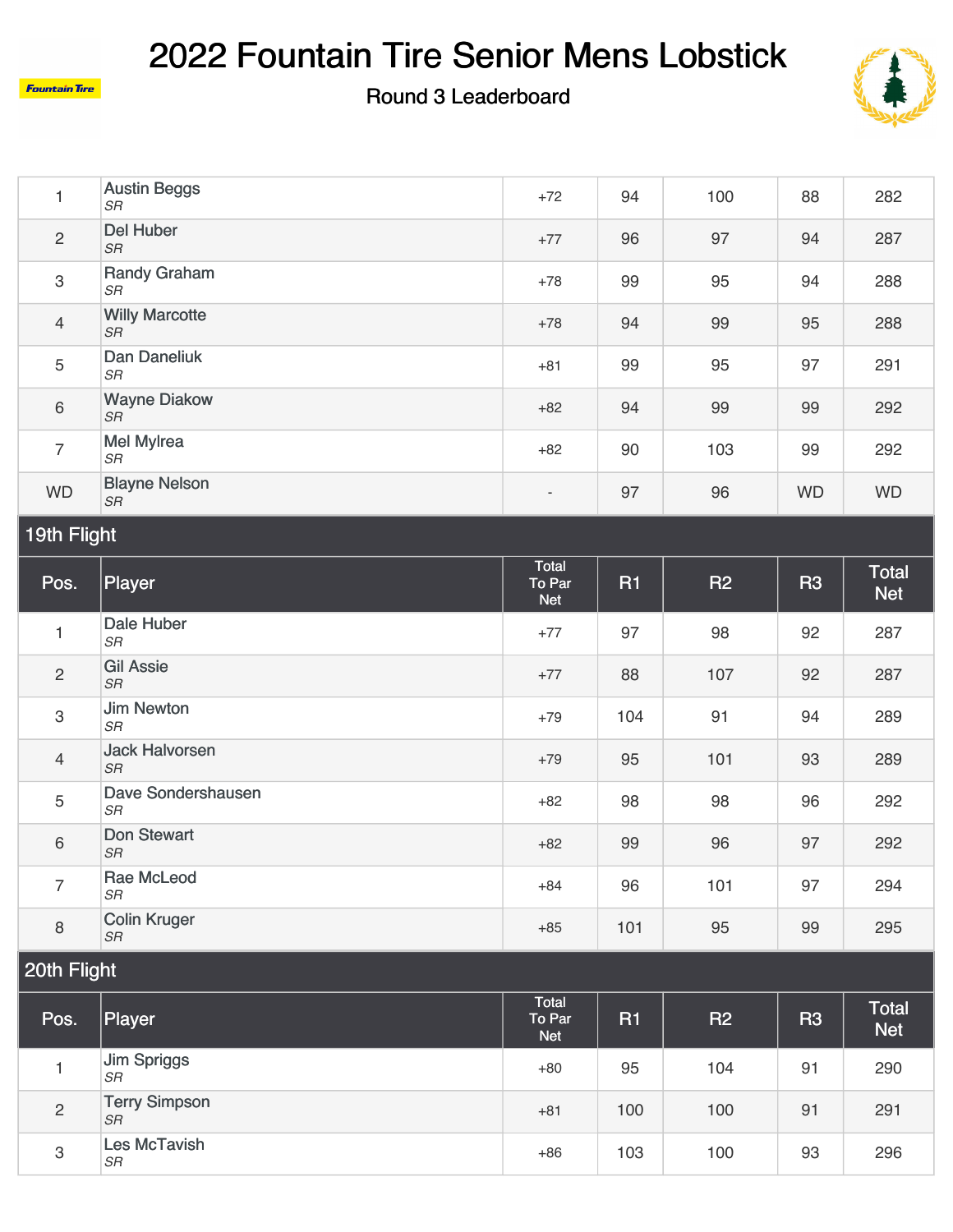

#### Round 3 Leaderboard



| $\overline{4}$ | <b>Ted Napper</b><br><b>SR</b>    | $+87$                         | 96        | 104       | 97        | 297                        |  |  |  |
|----------------|-----------------------------------|-------------------------------|-----------|-----------|-----------|----------------------------|--|--|--|
| 5              | <b>Scott Ponath</b><br>SR         | $+88$                         | 102       | 96        | 100       | 298                        |  |  |  |
| $\,6\,$        | <b>Tom Bissonnette</b><br>SR      | $+89$                         | 99        | 100       | 100       | 299                        |  |  |  |
| $\overline{7}$ | <b>Jim Anholt</b><br>$S\!R$       | $+93$                         | 102       | 101       | 100       | 303                        |  |  |  |
| <b>WD</b>      | <b>Gord Beresh</b><br>SR          | $\overline{\phantom{a}}$      | 96        | 107       | <b>WD</b> | <b>WD</b>                  |  |  |  |
| 21st Flight    |                                   |                               |           |           |           |                            |  |  |  |
|                |                                   |                               |           |           |           |                            |  |  |  |
| Pos.           | Player                            | Total<br>To Par<br><b>Net</b> | <b>R1</b> | <b>R2</b> | <b>R3</b> | <b>Total</b><br><b>Net</b> |  |  |  |
| 1              | <b>Rick Skalicky</b><br><b>SR</b> | $+94$                         | 99        | 105       | 100       | 304                        |  |  |  |
| $\overline{c}$ | <b>Gil Meyers</b><br>$S\!R$       | $+97$                         | 106       | 97        | 104       | 307                        |  |  |  |
| $\mathfrak{S}$ | <b>Grant Carlson</b><br>SR        | $+98$                         | 103       | 102       | 103       | 308                        |  |  |  |

|   | ، اب                                |        |     |     |     |     |
|---|-------------------------------------|--------|-----|-----|-----|-----|
| 4 | Mike Pylypchuk<br><b>SR</b>         | $+99$  | 107 | 98  | 104 | 309 |
| 5 | Ron Regehr<br><b>SR</b>             | $+99$  | 104 | 104 | 101 | 309 |
| 6 | <b>Patrick Edmunds</b><br><b>SR</b> | $+103$ | 103 | 105 | 105 | 313 |
| ⇁ | <b>Dave Gorsatlitz</b><br><b>SR</b> | $+109$ | 103 | 106 | 110 | 319 |
| 8 | <b>Wes Osatchuk</b><br><b>SR</b>    | $+114$ | 105 | 106 | 113 | 324 |

### 22nd Flight

| Pos.           | <b>Player</b>                       | Total<br>To Par<br><b>Net</b> | <b>R1</b> | <b>R2</b>    | <b>R3</b> | Total<br><b>Net</b> |
|----------------|-------------------------------------|-------------------------------|-----------|--------------|-----------|---------------------|
| $\overline{4}$ | Al Funk<br><b>SR</b>                | $+103$                        | 110       | 103          | 100       | 313                 |
| $\overline{2}$ | <b>Dennis Pilipiak</b><br><b>SR</b> | $+104$                        | 107       | 104          | 103       | 314                 |
| 3              | <b>Mike Schultz</b><br><b>SR</b>    | $+110$                        | 101       | 110          | 109       | 320                 |
| $\overline{4}$ | <b>Mike Donahue</b><br><b>SR</b>    | $+118$                        | 104       | 108          | 116       | 328                 |
| 5              | Jeff Hearn<br><b>SR</b>             | $+130$                        | 126       | 110          | 104       | 340                 |
| <b>WD</b>      | <b>Greg MacAuley</b><br><b>SR</b>   | $\overline{\phantom{a}}$      | 97        | <b>O</b> DNF | <b>WD</b> | <b>WD</b>           |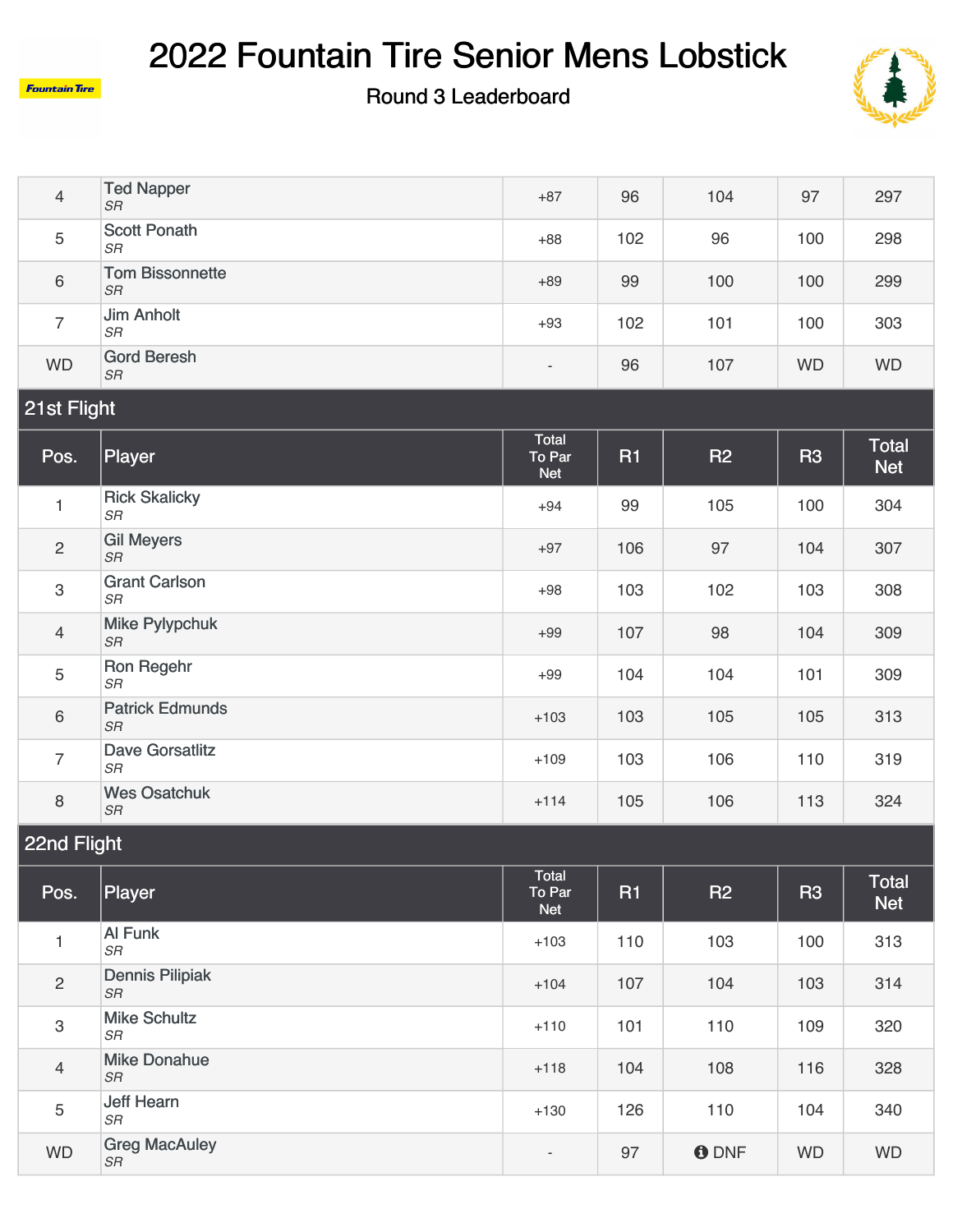



| <b>NC</b> | <b>Shawn Strelau</b><br><b>SR</b> | $\overline{\phantom{0}}$ | <b>NC</b> | 70        | 70<br>ບ          | <b>NC</b> |
|-----------|-----------------------------------|--------------------------|-----------|-----------|------------------|-----------|
| <b>NS</b> | Ken Gordon<br><b>SR</b>           | $\overline{\phantom{0}}$ | 83        | <b>NS</b> | 70<br>$^{\circ}$ | ΝS        |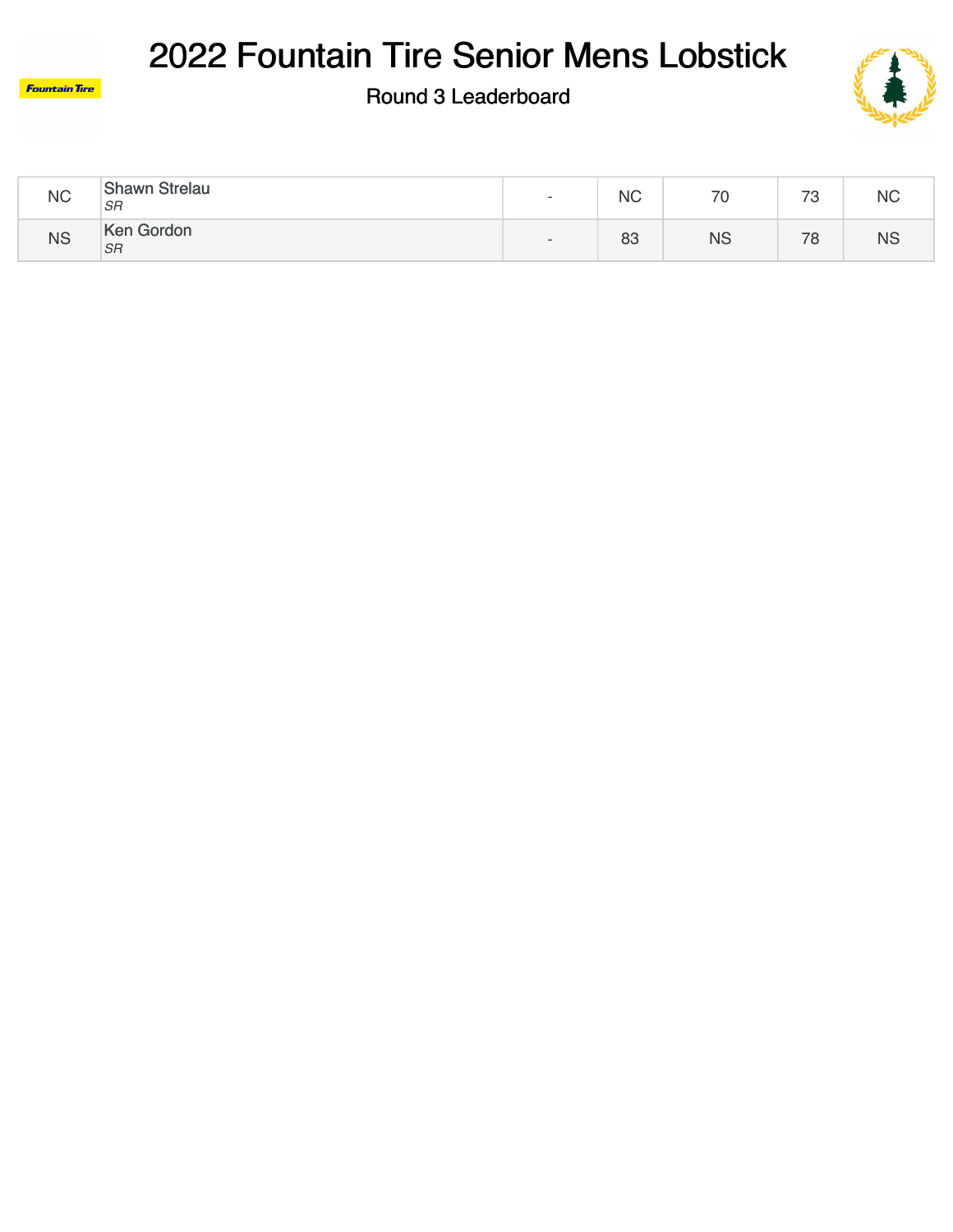

Round 3 Leaderboard



[2022 Fountain Tire Super Senior Mens Lobstick - SSR Men](https://static.golfgenius.com/v2tournaments/2665332?called_from=&round_index=3)

| <b>Championship Flight</b> |                                     |                                      |           |    |           |                            |  |
|----------------------------|-------------------------------------|--------------------------------------|-----------|----|-----------|----------------------------|--|
| Pos.                       | Player                              | <b>Total</b><br>To Par<br><b>Net</b> | <b>R1</b> | R2 | <b>R3</b> | <b>Total</b><br><b>Net</b> |  |
| 1                          | <b>Jim Hargreaves</b><br>SSR        | $+14$                                | 76        | 72 | 76        | 224                        |  |
| $\sqrt{2}$                 | <b>Gary Tuffs</b><br><b>SSR</b>     | $+16$                                | 74        | 73 | 79        | 226                        |  |
| T <sub>3</sub>             | <b>Frank Enns</b><br><b>SSR</b>     | $+18$                                | 79        | 72 | 77        | 228                        |  |
| T <sub>3</sub>             | Keith Silvernagle<br><b>SSR</b>     | $+18$                                | 74        | 77 | 77        | 228                        |  |
| $\sqrt{5}$                 | <b>Ray Field</b><br>SSR             | $+19$                                | 77        | 75 | 77        | 229                        |  |
| $\,6\,$                    | <b>Percy Murray</b><br><b>SSR</b>   | $+23$                                | 78        | 75 | 80        | 233                        |  |
| $\overline{7}$             | <b>Jim Scissons</b><br><b>SSR</b>   | $+24$                                | 79        | 76 | 79        | 234                        |  |
| $\,8\,$                    | Doug Piper<br><b>SSR</b>            | $+28$                                | 82        | 77 | 79        | 238                        |  |
| <b>1st Flight</b>          |                                     |                                      |           |    |           |                            |  |
| Pos.                       | Player                              | Total<br>To Par<br><b>Net</b>        | <b>R1</b> | R2 | <b>R3</b> | <b>Total</b><br><b>Net</b> |  |
| 1                          | <b>Blair Sterling</b><br><b>SSR</b> | $+27$                                | 78        | 81 | 78        | 237                        |  |
| $\sqrt{2}$                 | <b>Art Goodwin</b><br><b>SSR</b>    | $+29$                                | 87        | 74 | 78        | 239                        |  |
| $\ensuremath{\mathsf{3}}$  | <b>Bob Beebe</b><br><b>SSR</b>      | $+30$                                | 80        | 80 | 80        | 240                        |  |
| <b>T4</b>                  | <b>Bill Lewis</b><br><b>SSR</b>     | $+32$                                | 79        | 81 | 82        | 242                        |  |
| T4                         | <b>Aaron Mitchell</b><br>SSR        | $+32$                                | 83        | 79 | 80        | 242                        |  |
| $\,6\,$                    | <b>Ron Swenson</b><br>SSR           | $+35$                                | 82        | 82 | 81        | 245                        |  |
| $\overline{7}$             | <b>Bob Klotz</b><br>SSR             | $+37$                                | 83        | 81 | 83        | 247                        |  |
| <b>WD</b>                  | <b>Tom Pinder</b><br>SSR            | $\overline{\phantom{a}}$             | 81        | 80 | <b>WD</b> | <b>WD</b>                  |  |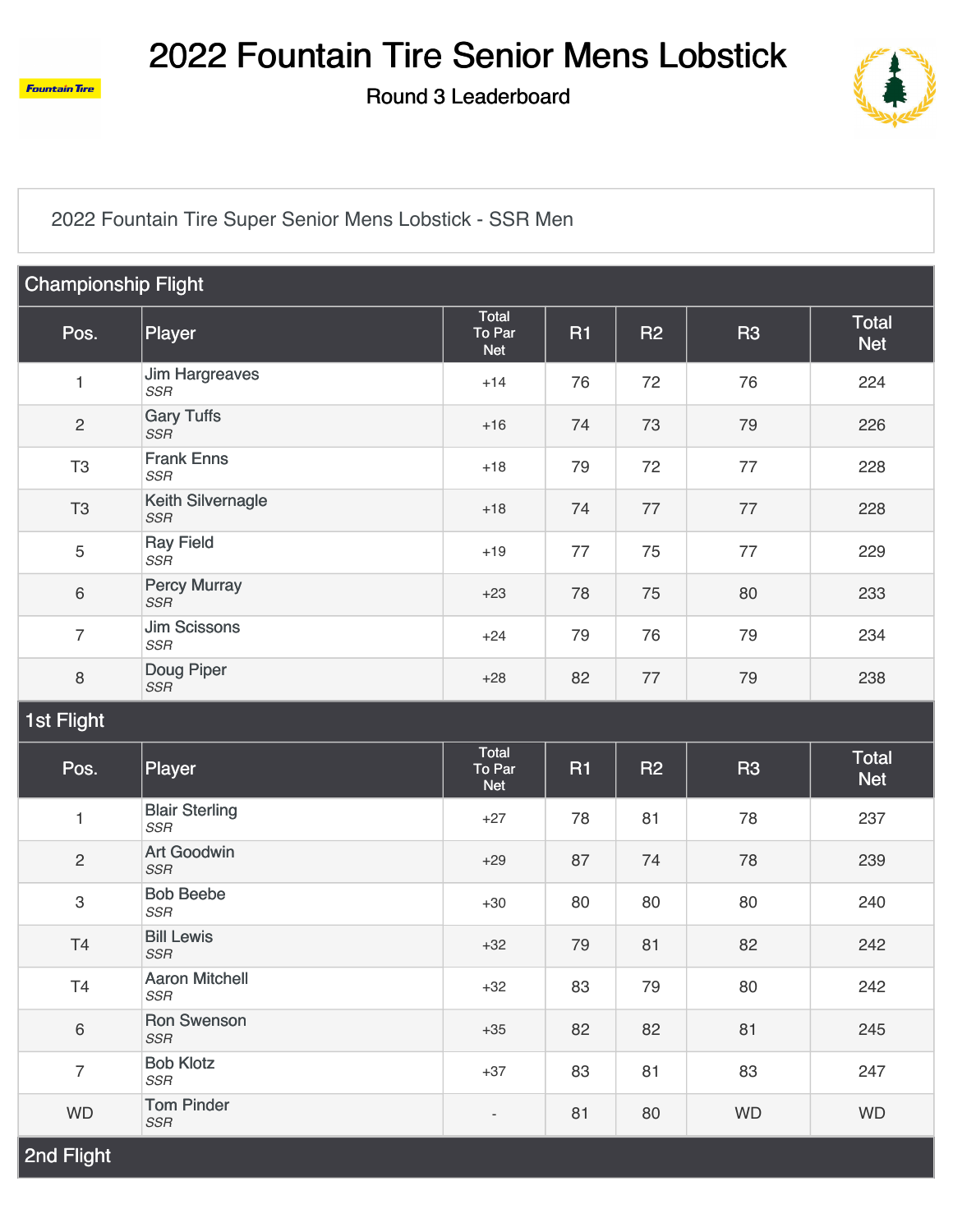



| Pos.                  | Player                              | Total<br>To Par<br><b>Net</b> | R <sub>1</sub> | R2 | <b>R3</b> | <b>Total</b><br><b>Net</b> |  |
|-----------------------|-------------------------------------|-------------------------------|----------------|----|-----------|----------------------------|--|
| $\mathbf{1}$          | <b>Rick Yano</b><br><b>SSR</b>      | $+33$                         | 90             | 75 | 78        | 243                        |  |
| $\overline{c}$        | <b>Hugh Danberg</b><br><b>SSR</b>   | $+35$                         | 86             | 82 | 77        | 245                        |  |
| T <sub>3</sub>        | Doug Anderson<br>SSR                | $+39$                         | 85             | 85 | 79        | 249                        |  |
| T <sub>3</sub>        | <b>Murray Osborn</b><br><b>SSR</b>  | $+39$                         | 84             | 84 | 81        | 249                        |  |
| 5                     | Doug McPhee<br><b>SSR</b>           | $+42$                         | 86             | 83 | 83        | 252                        |  |
| 6                     | <b>Terry Kvinlaug</b><br><b>SSR</b> | $+43$                         | 83             | 83 | 87        | 253                        |  |
| $\overline{7}$        | <b>Fred Smith</b><br><b>SSR</b>     | $+44$                         | 84             | 84 | 86        | 254                        |  |
| 8                     | <b>Bentley Coben</b><br>SSR         | $+46$                         | 85             | 85 | 86        | 256                        |  |
| 3rd Flight            |                                     |                               |                |    |           |                            |  |
| Pos.                  | Player                              | Total<br>To Par<br><b>Net</b> | R <sub>1</sub> | R2 | <b>R3</b> | <b>Total</b><br><b>Net</b> |  |
| 1                     | Doug Mader<br><b>SSR</b>            | $+44$                         | 87             | 85 | 82        | 254                        |  |
| $\overline{c}$        | Ron Hollowell<br><b>SSR</b>         | $+46$                         | 82             | 88 | 86        | 256                        |  |
| T <sub>3</sub>        | <b>Mickey Maguire</b><br><b>SSR</b> | $+50$                         | 85             | 88 | 87        | 260                        |  |
| T <sub>3</sub>        | <b>Al Aessie</b><br><b>SSR</b>      | $+50$                         | 86             | 88 | 86        | 260                        |  |
| 5                     | <b>Jack Scott</b><br><b>SSR</b>     | $+51$                         | 85             | 88 | 88        | 261                        |  |
| 6                     | <b>John Gillies</b><br>SSR          | $+55$                         | 85             | 87 | 93        | 265                        |  |
| $\overline{7}$        | <b>Duff Fenton</b><br>SSR           | $+58$                         | 90             | 86 | 92        | 268                        |  |
|                       |                                     |                               |                |    |           |                            |  |
| $\,8\,$<br>4th Flight | <b>Ken Shaw</b><br><b>SSR</b>       | $+59$                         | 86             | 89 | 94        | 269                        |  |

| Pos.           | Player                              | Total<br>To Par<br><b>Net</b> | <b>R1</b> | R <sub>2</sub> | R <sub>3</sub> | <b>Total</b><br><b>Net</b> |
|----------------|-------------------------------------|-------------------------------|-----------|----------------|----------------|----------------------------|
|                | <b>Larry Gertner</b><br><b>SSR</b>  | $+48$                         | 92        | 86             | 80             | 258                        |
| $\overline{c}$ | <b>Eugene Hritzuk</b><br><b>SSR</b> | $+50$                         | 88        | 88             | 84             | 260                        |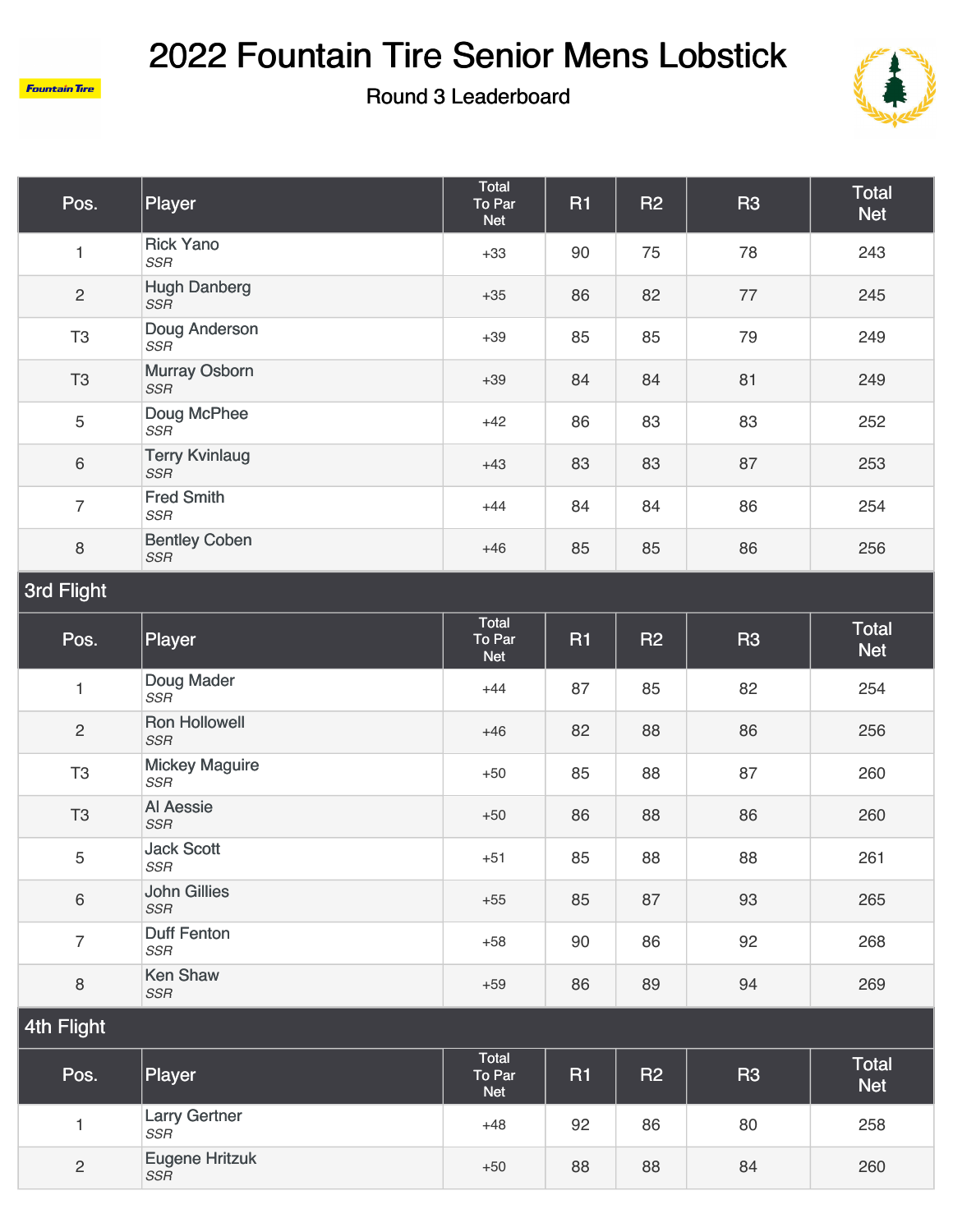**Fountain Tire** 



| $\,3$             | <b>Ted Mazurkewich</b><br><b>SSR</b>  | $+52$                         | 87        | 90 | 85             | 262                        |
|-------------------|---------------------------------------|-------------------------------|-----------|----|----------------|----------------------------|
| $\overline{4}$    | <b>Gordon Knapp</b><br><b>SSR</b>     | $+53$                         | 89        | 87 | 87             | 263                        |
| $\mathbf 5$       | <b>Lorne Staples</b><br><b>SSR</b>    | $+54$                         | 91        | 86 | 87             | 264                        |
| $\,6\,$           | <b>Fred Matheos</b><br><b>SSR</b>     | $+55$                         | 83        | 93 | 89             | 265                        |
| $\overline{7}$    | <b>Bob Martin</b><br><b>SSR</b>       | $+65$                         | 90        | 89 | 96             | 275                        |
| <b>O</b> DNF      | <b>Glenn Palmer</b><br><b>SSR</b>     | $\overline{\phantom{a}}$      | 98        | 81 | <b>ODNF</b>    | <b>ODNF</b>                |
| 5th Flight        |                                       |                               |           |    |                |                            |
| Pos.              | Player                                | Total<br>To Par<br><b>Net</b> | <b>R1</b> | R2 | <b>R3</b>      | <b>Total</b><br><b>Net</b> |
| $\mathbf{1}$      | <b>Murray Grimes</b><br><b>SSR</b>    | $+56$                         | 93        | 90 | 83             | 266                        |
| T <sub>2</sub>    | Harv Braitenbach<br><b>SSR</b>        | $+57$                         | 92        | 89 | 86             | 267                        |
| T <sub>2</sub>    | <b>Murray Henderson</b><br><b>SSR</b> | $+57$                         | 91        | 92 | 84             | 267                        |
| $\overline{4}$    | Don Wohlberg<br><b>SSR</b>            | $+59$                         | 90        | 90 | 89             | 269                        |
| 5                 | <b>Neal Curtis</b><br><b>SSR</b>      | $+60$                         | 94        | 88 | 88             | 270                        |
| $\,6\,$           | <b>Wayne Simpson</b><br><b>SSR</b>    | $+63$                         | 89        | 90 | 94             | 273                        |
| $\overline{7}$    | Doug Banzet<br><b>SSR</b>             | $+64$                         | 90        | 93 | 91             | 274                        |
| $\,8\,$           | <b>Lloyd Giles</b><br><b>SSR</b>      | $+67$                         | 91        | 92 | 94             | 277                        |
| <b>6th Flight</b> |                                       |                               |           |    |                |                            |
| Pos.              | Player                                | Total<br>To Par<br><b>Net</b> | <b>R1</b> | R2 | R <sub>3</sub> | <b>Total</b><br><b>Net</b> |
| $\mathbf{1}$      | <b>David Holst</b><br><b>SSR</b>      | $+53$                         | 94        | 89 | 80             | 263                        |
| $\mathbf{2}$      | <b>Wayne Fedje</b><br>SSR             | $+58$                         | 93        | 91 | 84             | 268                        |
| 3                 | Eric Bell<br>SSR                      | $+63$                         | 93        | 95 | 85             | 273                        |
| T <sub>4</sub>    | Jim McQueen<br>SSR                    | $+71$                         | 90        | 97 | 94             | 281                        |
| T4                | <b>Cliff Kowbel</b><br>$SSR$          | $+71$                         | 95        | 93 | 93             | 281                        |